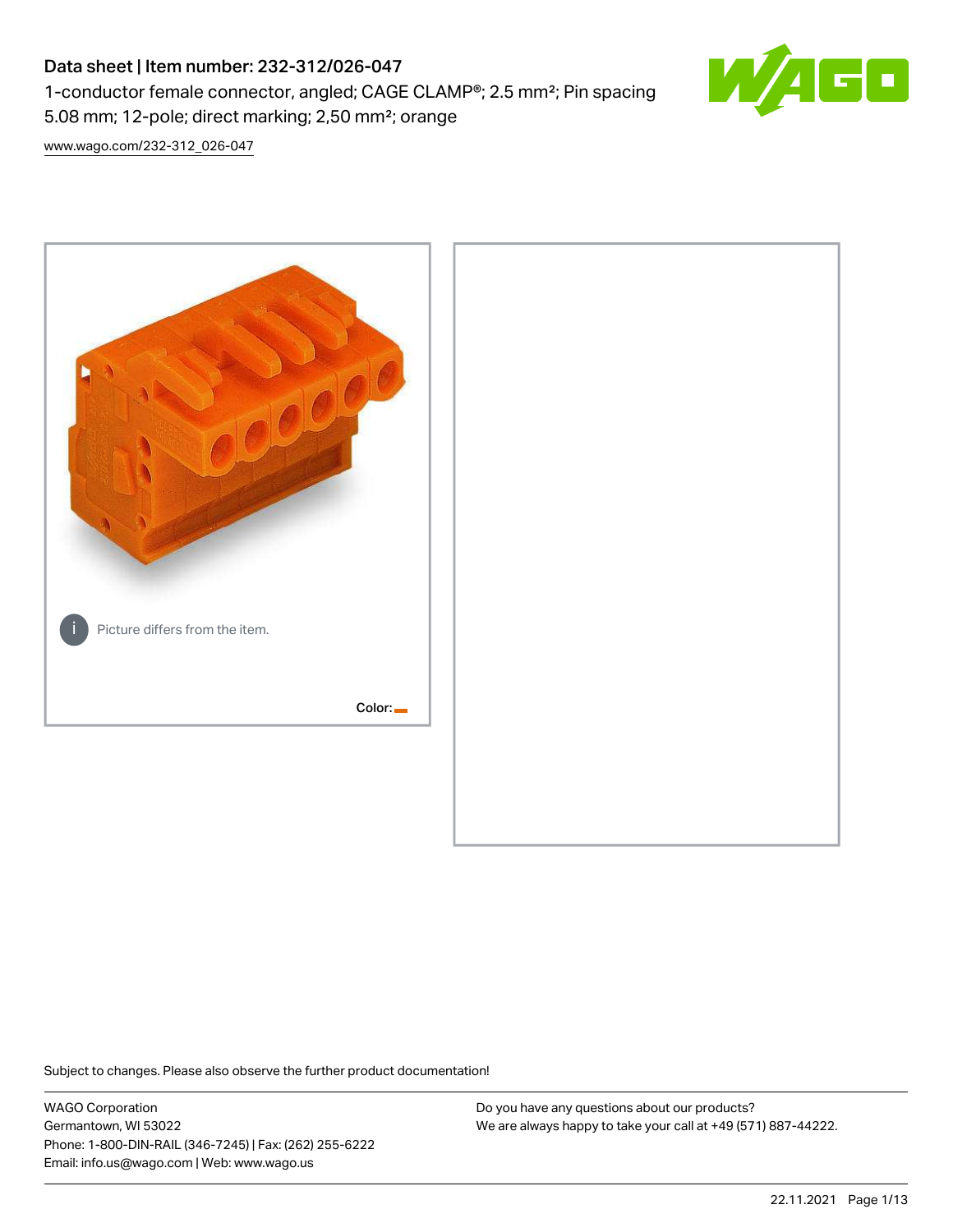

Dimensions in mm

Total length = (pole no. x pin spacing) + 1.5 mm + 0.9 mm

2- to 3-pole female connectors – one latch only

#### Item description

- **Universal connection for all conductor types**
- Easy cable pre-assembly and on-unit wiring via vertical and horizontal CAGE CLAMP<sup>®</sup> actuation  $\blacksquare$
- $\blacksquare$ Integrated test ports
- $\blacksquare$ With coding fingers

Subject to changes. Please also observe the further product documentation! Data

WAGO Corporation Germantown, WI 53022 Phone: 1-800-DIN-RAIL (346-7245) | Fax: (262) 255-6222 Email: info.us@wago.com | Web: www.wago.us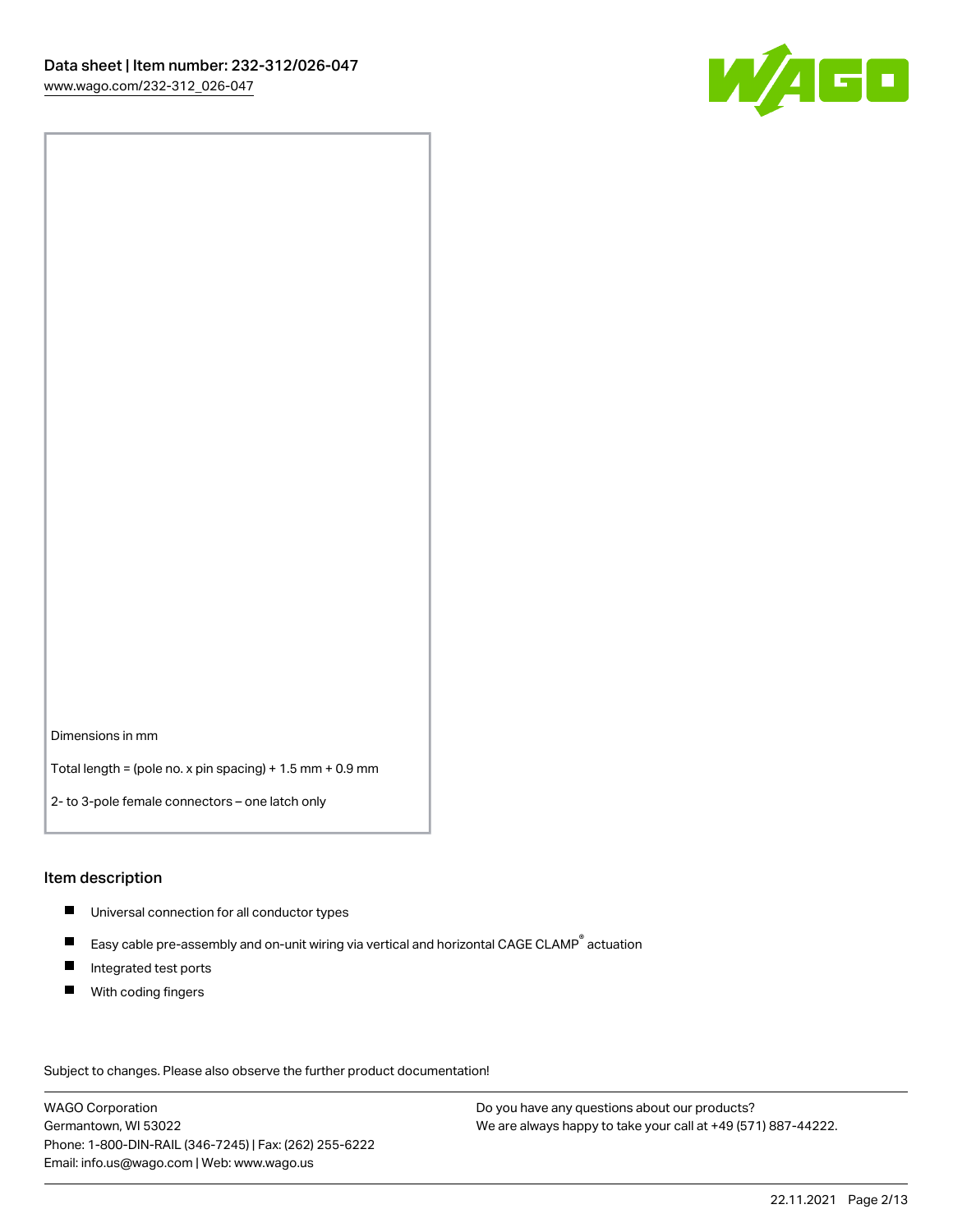

## Data Notes

| Safety information 1 | The MCS-MULTI CONNECTION SYSTEM includes connectors<br>without breaking capacity in accordance with DIN EN 61984. When<br>used as intended, these connectors must not be connected<br>/disconnected when live or under load. The circuit design should<br>ensure header pins, which can be touched, are not live when<br>unmated. |
|----------------------|-----------------------------------------------------------------------------------------------------------------------------------------------------------------------------------------------------------------------------------------------------------------------------------------------------------------------------------|
| Variants:            | Gold-plated or partially gold-plated contact surfaces<br>Other versions (or variants) can be requested from WAGO Sales or<br>configured at https://configurator.wago.com/                                                                                                                                                         |

## Electrical data

## IEC Approvals

| Ratings per                 | IEC/EN 60664-1                                                        |
|-----------------------------|-----------------------------------------------------------------------|
| Rated voltage (III / 3)     | 320 V                                                                 |
| Rated surge voltage (III/3) | 4 <sub>k</sub> V                                                      |
| Rated voltage (III/2)       | 320 V                                                                 |
| Rated surge voltage (III/2) | 4 <sub>k</sub> V                                                      |
| Nominal voltage (II/2)      | 630 V                                                                 |
| Rated surge voltage (II/2)  | 4 <sub>k</sub> V                                                      |
| Rated current               | 14A                                                                   |
| Legend (ratings)            | $(III / 2)$ $\triangle$ Overvoltage category III / Pollution degree 2 |

## UL Approvals

| Approvals per                  | UL 1059 |
|--------------------------------|---------|
| Rated voltage UL (Use Group B) | 300 V   |
| Rated current UL (Use Group B) | 15 A    |
| Rated voltage UL (Use Group D) | 300 V   |
| Rated current UL (Use Group D) | 10 A    |

# Ratings per UL

| Rated voltage UL 1977 | 300 V |
|-----------------------|-------|
| Rated current UL 1977 |       |

### CSA Approvals

Approvals per CSA

Subject to changes. Please also observe the further product documentation!

| <b>WAGO Corporation</b>                                | Do you have any questions about our products?                 |
|--------------------------------------------------------|---------------------------------------------------------------|
| Germantown, WI 53022                                   | We are always happy to take your call at +49 (571) 887-44222. |
| Phone: 1-800-DIN-RAIL (346-7245)   Fax: (262) 255-6222 |                                                               |
| Email: info.us@wago.com   Web: www.wago.us             |                                                               |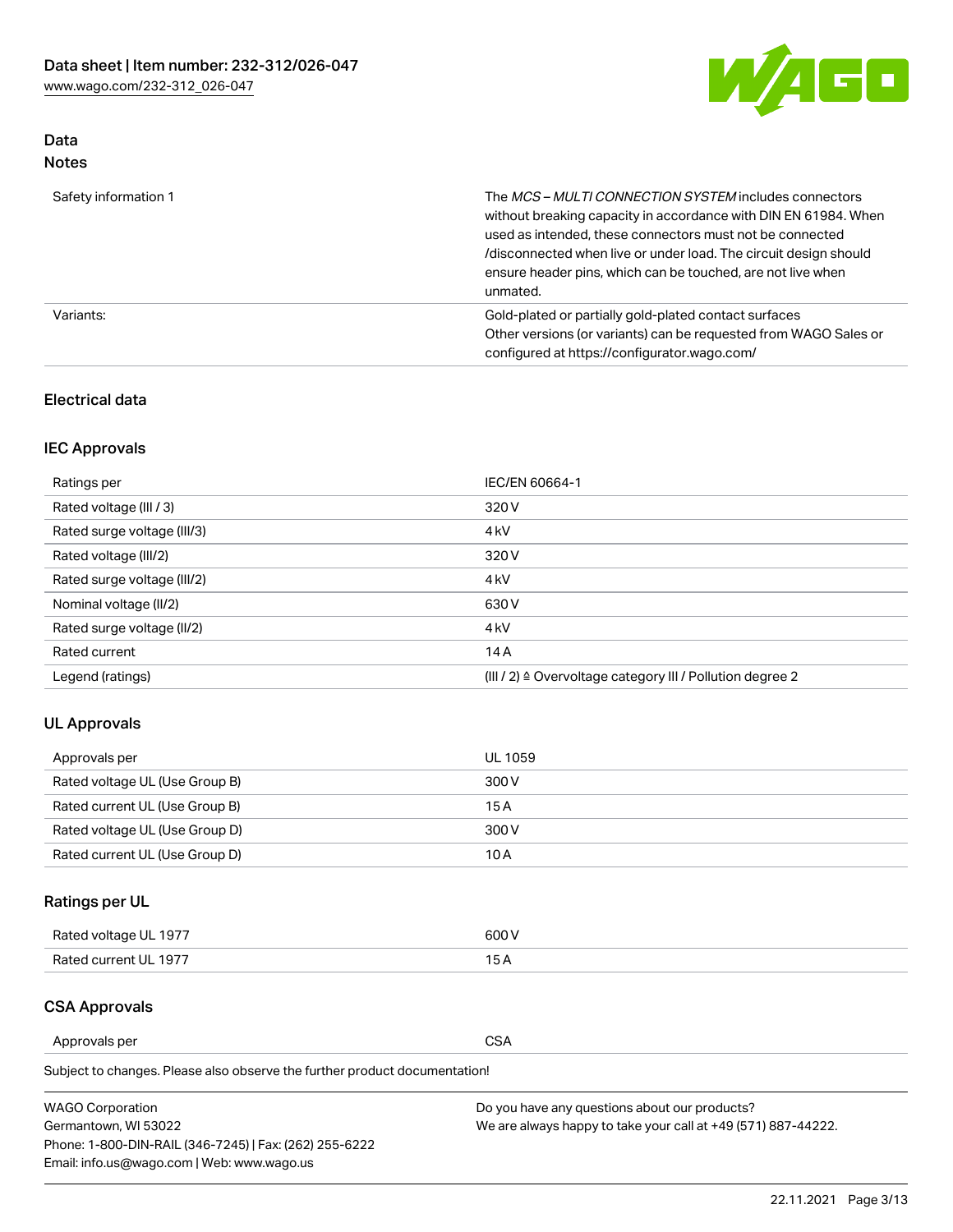[www.wago.com/232-312\\_026-047](http://www.wago.com/232-312_026-047)



| Rated voltage CSA (Use Group B) | 300 V |
|---------------------------------|-------|
| Rated current CSA (Use Group B) | 15 A  |
| Rated voltage CSA (Use Group D) | 300 V |
| Rated current CSA (Use Group D) | 10 A  |

### Connection data

| Total number of potentials |  |
|----------------------------|--|
| Number of connection types |  |
| Number of levels           |  |

#### Connection 1

| Connection technology                             | CAGE CLAMP®                            |
|---------------------------------------------------|----------------------------------------|
| Actuation type                                    | Operating tool                         |
| Solid conductor                                   | $0.082.5$ mm <sup>2</sup> / 28  12 AWG |
| Fine-stranded conductor                           | $0.082.5$ mm <sup>2</sup> / 28  12 AWG |
| Fine-stranded conductor; with insulated ferrule   | $0.251.5$ mm <sup>2</sup>              |
| Fine-stranded conductor; with uninsulated ferrule | $0.252.5$ mm <sup>2</sup>              |
| Strip length                                      | $89$ mm / 0.31  0.35 inch              |
| Number of poles                                   | 12                                     |
| Conductor entry direction to mating direction     | 270°                                   |

### Physical data

| Pin spacing | 5.08 mm / 0.2 inch    |
|-------------|-----------------------|
| Width       | 63.36 mm / 2.494 inch |
| Height      | 23.9 mm / 0.941 inch  |
| Depth       | 22.75 mm / 0.896 inch |

#### Mechanical data

Design angled and the contract of the contract of the contract of the contract of the contract of the contract of the contract of the contract of the contract of the contract of the contract of the contract of the contract

## Plug-in connection

| Contact type (pluggable connector) | Female connector/socket |
|------------------------------------|-------------------------|
| Connector (connection type)        | for conductor           |
| Mismating protection               | No.                     |
| Locking of plug-in connection      | Without                 |

Subject to changes. Please also observe the further product documentation! Material data

| <b>WAGO Corporation</b>                                | Do you have any questions about our products?                 |
|--------------------------------------------------------|---------------------------------------------------------------|
| Germantown, WI 53022                                   | We are always happy to take your call at +49 (571) 887-44222. |
| Phone: 1-800-DIN-RAIL (346-7245)   Fax: (262) 255-6222 |                                                               |
| Email: info.us@wago.com   Web: www.wago.us             |                                                               |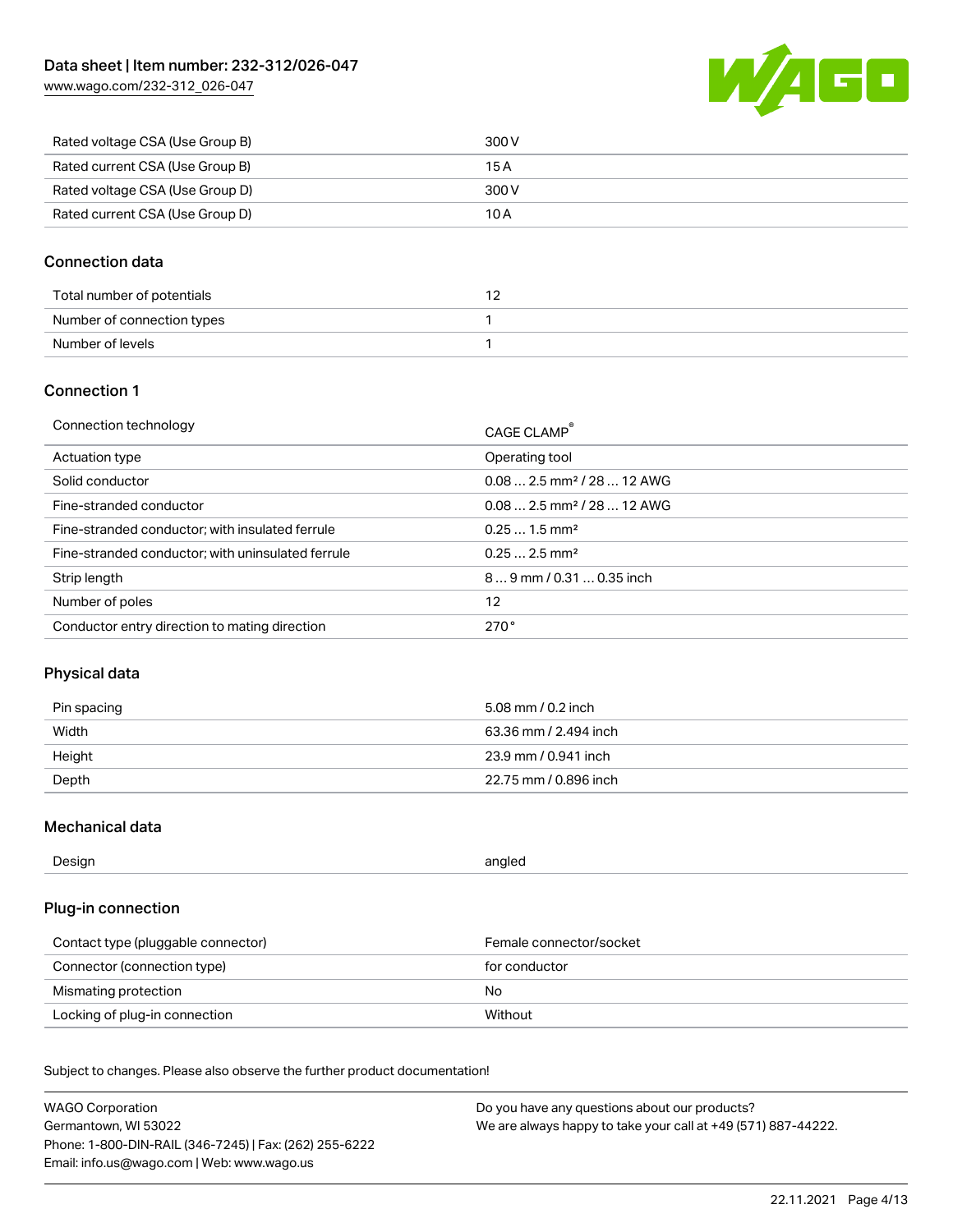

## Material data

| Color                       | orange                            |
|-----------------------------|-----------------------------------|
| Material group              |                                   |
| Insulation material         | Polyamide (PA66)                  |
| Flammability class per UL94 | V0                                |
| Clamping spring material    | Chrome nickel spring steel (CrNi) |
| Contact material            | Copper alloy                      |
| Contact plating             | tin-plated                        |
| Fire load                   | 0.363 MJ                          |
| Weight                      | 22.4g                             |
|                             |                                   |

### Environmental requirements

| Limit temperature range<br>. | $-60+85 °C$ |  |
|------------------------------|-------------|--|
|------------------------------|-------------|--|

#### Commercial data

| Product Group         | 3 (Multi Conn. System) |
|-----------------------|------------------------|
| PU (SPU)              | 25 Stück               |
| Packaging type        | box                    |
| Country of origin     | PL                     |
| <b>GTIN</b>           | 4055143279734          |
| Customs tariff number | 85366990990            |

## Approvals / Certificates

#### Ship Approvals

|               |                     |                                 | Certificate |
|---------------|---------------------|---------------------------------|-------------|
| Logo          | Approval            | <b>Additional Approval Text</b> | name        |
|               | BV                  | IEC 60998                       | 11915/D0    |
| Ø             | Bureau Veritas S.A. |                                 | BV          |
| <b>BUREAU</b> |                     |                                 |             |

#### UL-Approvals

|                                               |                                |                                 | Certificate |
|-----------------------------------------------|--------------------------------|---------------------------------|-------------|
| Logo                                          | Approval                       | <b>Additional Approval Text</b> | name        |
|                                               | UR                             | <b>UL 1977</b>                  | E45171      |
| Б<br>$\overline{\phantom{a}}$<br>$\mathbf{r}$ | Underwriters Laboratories Inc. |                                 |             |

Subject to changes. Please also observe the further product documentation!

| <b>WAGO Corporation</b>                                | Do you have any questions about our products?                 |
|--------------------------------------------------------|---------------------------------------------------------------|
| Germantown, WI 53022                                   | We are always happy to take your call at +49 (571) 887-44222. |
| Phone: 1-800-DIN-RAIL (346-7245)   Fax: (262) 255-6222 |                                                               |
| Email: info.us@wago.com   Web: www.wago.us             |                                                               |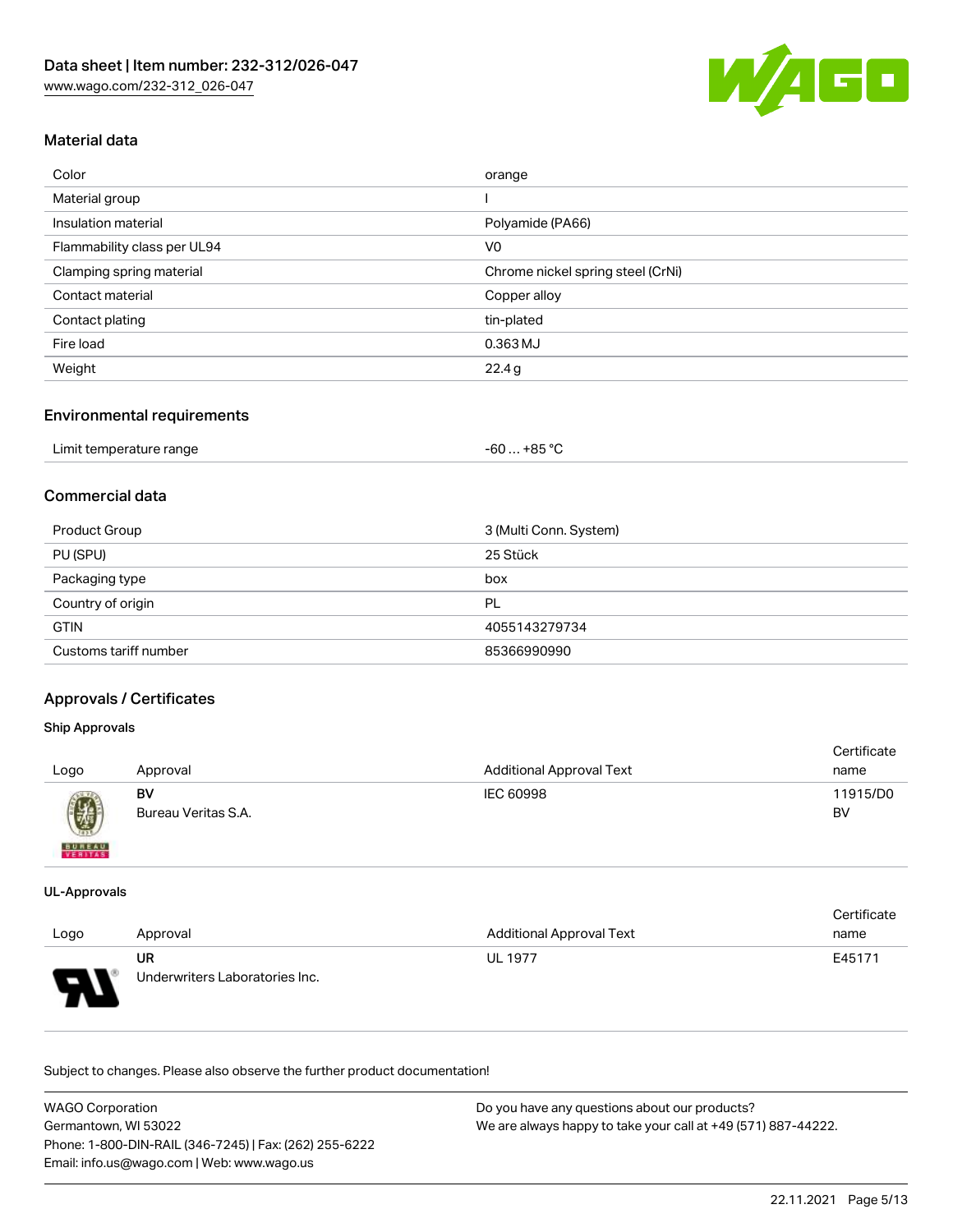

#### Counterpart



#### Item no.231-642

| Male connector; 12-pole; Pin spacing 5.08 mm; orange |
|------------------------------------------------------|
|                                                      |

[www.wago.com/231-642](https://www.wago.com/231-642)

|                        |  | ÷ |
|------------------------|--|---|
| ×<br>÷<br><b>START</b> |  |   |

| ltem no.231-342/001-000<br>Male header; 12-pole; THT; 1.0 x 1.0 mm solder pin; straight; pin spacing 5.08 mm; orange | www.wago.com/231-342/001-000 |
|----------------------------------------------------------------------------------------------------------------------|------------------------------|
|----------------------------------------------------------------------------------------------------------------------|------------------------------|



| ltem no.231-542/001-000                                                                 | www.wago.com/231-542/001-000 |
|-----------------------------------------------------------------------------------------|------------------------------|
| Male header; 12-pole; THT; 1.0 x 1.0 mm solder pin; angled; pin spacing 5.08 mm; orange |                              |

#### Optional accessories

#### Insulations stops

Insulation stop

| Item no.: 231-672                                     |
|-------------------------------------------------------|
| Insulation stop; 0.75 - 1 mm <sup>2</sup> ; dark gray |

cell

Item no.: 231-670 Insulation stop; 0.08-0.2 mm<sup>2</sup> / 0.2 mm<sup>2</sup> "s"; white [www.wago.com/231-670](http://www.wago.com/231-670) www.wago.com/231-670

[www.wago.com/231-672](http://www.wago.com/231-672)

Item no.: 231-671 Item ito... 231-071<br>Insulation stop; 0.25 - 0.5 mm²; light gray [www.wago.com/231-671](http://www.wago.com/231-671)

Leer

| Tools           |                                                                                                                 |                      |
|-----------------|-----------------------------------------------------------------------------------------------------------------|----------------------|
| Operating tool  |                                                                                                                 |                      |
| <b>Property</b> | ltem no.: 209-130<br>Operating tool: suitable for 264, 280 and 281 Series: 1-way: of insulating material: white | www.wago.com/209-130 |

| oporating tool, caltable for Lo I, Loo and Lo Foorloo, Final, or incalating material, milito |                      |
|----------------------------------------------------------------------------------------------|----------------------|
| Item no.: 231-159<br>Operating tool; natural                                                 | www.wago.com/231-159 |
| ltem no.: 231-231<br>Combination operating tool; red                                         | www.wago.com/231-231 |

Item no.: 231-131

Operating tool; made of insulating material; 1-way; loose; white [www.wago.com/231-131](http://www.wago.com/231-131) www.wago.com/231-131

Subject to changes. Please also observe the further product documentation!

| <b>WAGO Corporation</b>                                | Do you have any questions about our products?                 |  |
|--------------------------------------------------------|---------------------------------------------------------------|--|
| Germantown, WI 53022                                   | We are always happy to take your call at +49 (571) 887-44222. |  |
| Phone: 1-800-DIN-RAIL (346-7245)   Fax: (262) 255-6222 |                                                               |  |
| Email: info.us@wago.com   Web: www.wago.us             |                                                               |  |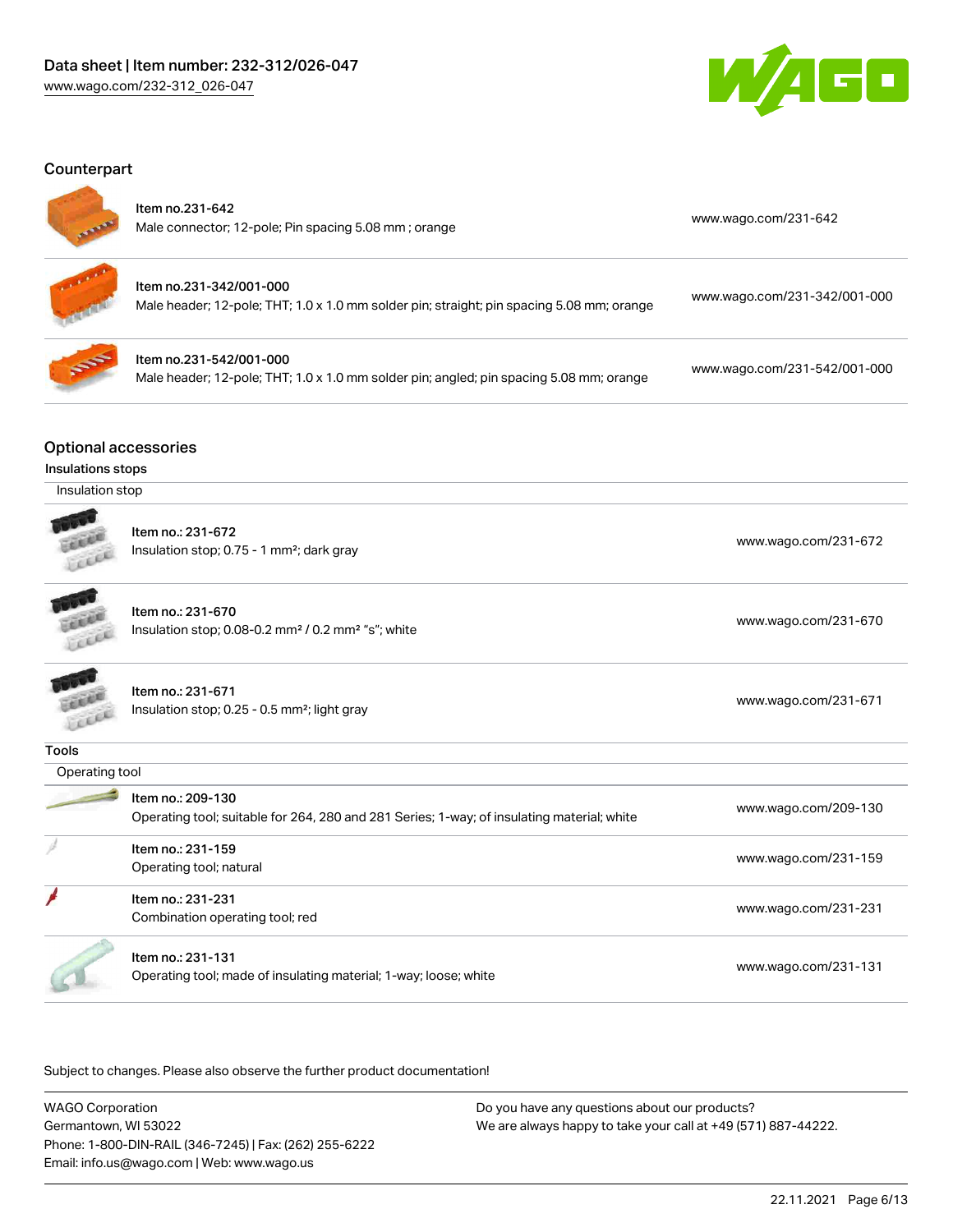## Data sheet | Item number: 232-312/026-047

[www.wago.com/232-312\\_026-047](http://www.wago.com/232-312_026-047)





[www.wago.com/231-291](http://www.wago.com/231-291)

|                 | Item no.: 280-432<br>Operating tool; made of insulating material; 2-way; white                                          | www.wago.com/280-432 |
|-----------------|-------------------------------------------------------------------------------------------------------------------------|----------------------|
|                 | ltem no.: 280-434<br>Operating tool; made of insulating material; 4-way                                                 | www.wago.com/280-434 |
|                 | ltem no.: 280-437<br>Operating tool; made of insulating material; 7-way                                                 | www.wago.com/280-437 |
|                 | Item no.: 280-440<br>Operating tool; made of insulating material; 10-way                                                | www.wago.com/280-440 |
|                 | Item no.: 280-435<br>Operating tool; made of insulating material; 5-way; gray                                           | www.wago.com/280-435 |
|                 | ltem no.: 280-436<br>Operating tool; made of insulating material; 6-way                                                 | www.wago.com/280-436 |
|                 | Item no.: 280-438<br>Operating tool; made of insulating material; 8-way                                                 | www.wago.com/280-438 |
|                 | ltem no.: 280-433<br>Operating tool; made of insulating material; 3-way                                                 | www.wago.com/280-433 |
| <b>Ferrules</b> |                                                                                                                         |                      |
| Ferrule         |                                                                                                                         |                      |
|                 | Item no.: 216-101<br>Ferrule; Sleeve for 0.5 mm <sup>2</sup> / AWG 22; uninsulated; electro-tin plated; silver-colored  | www.wago.com/216-101 |
|                 | Item no.: 216-104<br>Ferrule; Sleeve for 1.5 mm <sup>2</sup> / AWG 16; uninsulated; electro-tin plated; silver-colored  | www.wago.com/216-104 |
|                 | Item no.: 216-106<br>Ferrule; Sleeve for 2.5 mm <sup>2</sup> / AWG 14; uninsulated; electro-tin plated; silver-colored  | www.wago.com/216-106 |
|                 | Item no.: 216-102<br>Ferrule; Sleeve for 0.75 mm <sup>2</sup> / AWG 20; uninsulated; electro-tin plated; silver-colored | www.wago.com/216-102 |
|                 | Item no.: 216-103<br>Ferrule; Sleeve for 1 mm <sup>2</sup> / AWG 18; uninsulated; electro-tin plated                    | www.wago.com/216-103 |
| î.              | Item no.: 216-123<br>Ferrule; Sleeve for 1 mm <sup>2</sup> / AWG 18; uninsulated; electro-tin plated; silver-colored    | www.wago.com/216-123 |
| ž.              | Item no.: 216-122<br>Ferrule; Sleeve for 0.75 mm <sup>2</sup> / AWG 20; uninsulated; electro-tin plated; silver-colored | www.wago.com/216-122 |
|                 | Item no.: 216-124                                                                                                       |                      |

Subject to changes. Please also observe the further product documentation!

WAGO Corporation Germantown, WI 53022 Phone: 1-800-DIN-RAIL (346-7245) | Fax: (262) 255-6222 Email: info.us@wago.com | Web: www.wago.us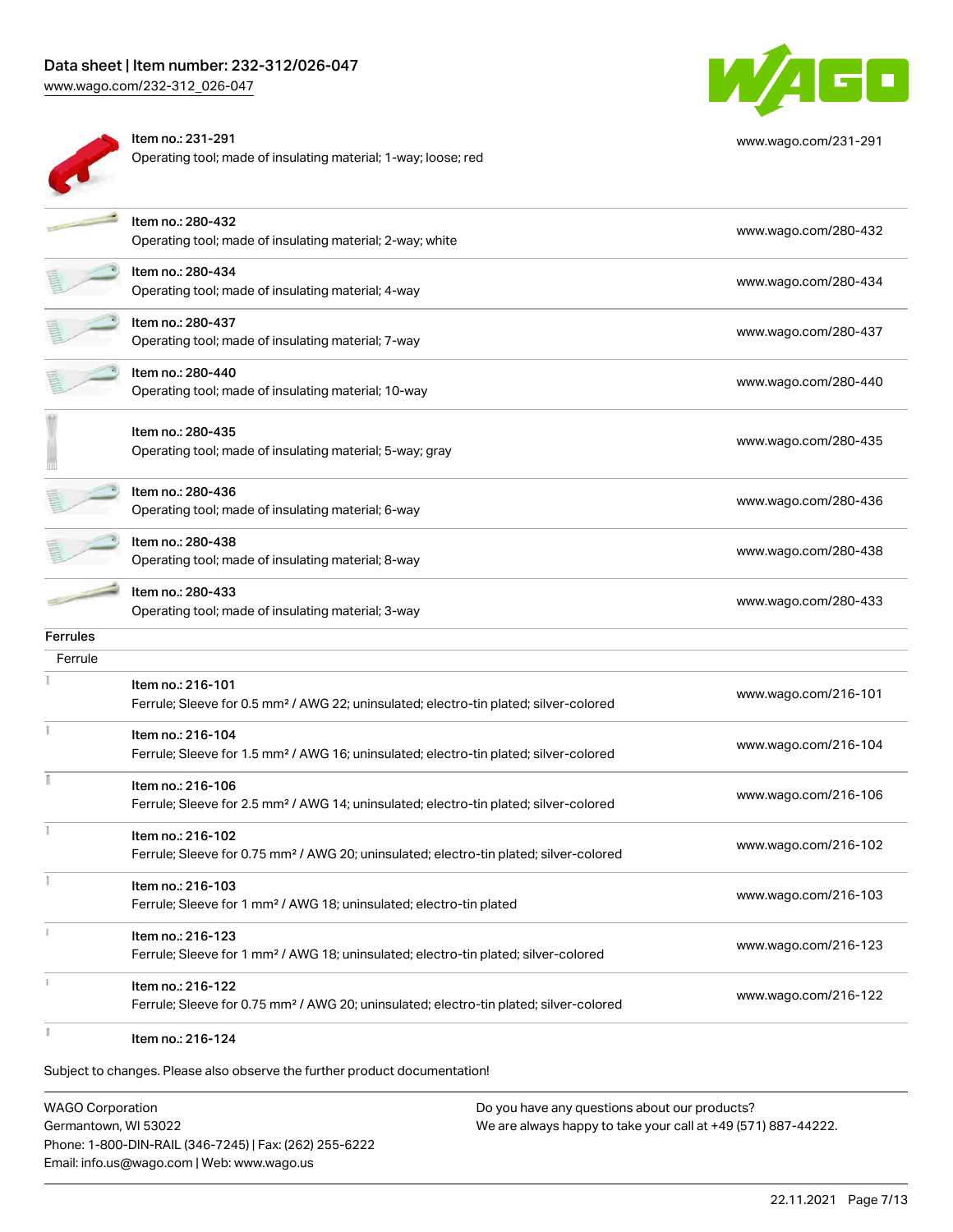

Ferrule; Sleeve for 1.5 mm² / AWG 16; uninsulated; electro-tin plated [www.wago.com/216-124](http://www.wago.com/216-124)

|    | Item no.: 216-142<br>Ferrule; Sleeve for 0.75 mm <sup>2</sup> / 18 AWG; uninsulated; electro-tin plated; electrolytic copper; gastight<br>crimped; acc. to DIN 46228, Part 1/08.92                | www.wago.com/216-142 |
|----|---------------------------------------------------------------------------------------------------------------------------------------------------------------------------------------------------|----------------------|
|    | Item no.: 216-132<br>Ferrule; Sleeve for 0.34 mm <sup>2</sup> / AWG 24; uninsulated; electro-tin plated                                                                                           | www.wago.com/216-132 |
| ī. | Item no.: 216-121<br>Ferrule; Sleeve for 0.5 mm <sup>2</sup> / AWG 22; uninsulated; electro-tin plated; silver-colored                                                                            | www.wago.com/216-121 |
|    | Item no.: 216-143<br>Ferrule; Sleeve for 1 mm <sup>2</sup> / AWG 18; uninsulated; electro-tin plated; electrolytic copper; gastight<br>crimped; acc. to DIN 46228, Part 1/08.92                   | www.wago.com/216-143 |
|    | Item no.: 216-131<br>Ferrule; Sleeve for 0.25 mm <sup>2</sup> / AWG 24; uninsulated; electro-tin plated; silver-colored                                                                           | www.wago.com/216-131 |
|    | Item no.: 216-141<br>Ferrule; Sleeve for 0.5 mm <sup>2</sup> / 20 AWG; uninsulated; electro-tin plated; electrolytic copper; gastight<br>crimped; acc. to DIN 46228, Part 1/08.92                 | www.wago.com/216-141 |
| r. | Item no.: 216-152<br>Ferrule; Sleeve for 0.34 mm <sup>2</sup> / AWG 24; uninsulated; electro-tin plated                                                                                           | www.wago.com/216-152 |
|    | Item no.: 216-203<br>Ferrule; Sleeve for 1 mm <sup>2</sup> / AWG 18; insulated; electro-tin plated; red                                                                                           | www.wago.com/216-203 |
|    | Item no.: 216-202<br>Ferrule; Sleeve for 0.75 mm <sup>2</sup> / 18 AWG; insulated; electro-tin plated; gray                                                                                       | www.wago.com/216-202 |
|    | Item no.: 216-151<br>Ferrule; Sleeve for 0.25 mm <sup>2</sup> / AWG 24; uninsulated; electro-tin plated                                                                                           | www.wago.com/216-151 |
|    | Item no.: 216-204<br>Ferrule; Sleeve for 1.5 mm <sup>2</sup> / AWG 16; insulated; electro-tin plated; black                                                                                       | www.wago.com/216-204 |
|    | Item no.: 216-144<br>Ferrule; Sleeve for 1.5 mm <sup>2</sup> / AWG 16; uninsulated; electro-tin plated; electrolytic copper; gastight<br>crimped; acc. to DIN 46228, Part 1/08.92; silver-colored | www.wago.com/216-144 |
|    | Item no.: 216-201<br>Ferrule; Sleeve for 0.5 mm <sup>2</sup> / 20 AWG; insulated; electro-tin plated; white                                                                                       | www.wago.com/216-201 |
|    | Item no.: 216-223<br>Ferrule; Sleeve for 1 mm <sup>2</sup> / AWG 18; insulated; electro-tin plated; red                                                                                           | www.wago.com/216-223 |
|    | Item no.: 216-241<br>Ferrule; Sleeve for 0.5 mm <sup>2</sup> / 20 AWG; insulated; electro-tin plated; electrolytic copper; gastight<br>crimped; acc. to DIN 46228, Part 4/09.90; white            | www.wago.com/216-241 |
|    | Item no.: 216-242<br>Ferrule; Sleeve for 0.75 mm <sup>2</sup> / 18 AWG; insulated; electro-tin plated; electrolytic copper; gastight<br>crimped; acc. to DIN 46228, Part 4/09.90; gray            | www.wago.com/216-242 |
|    | Item no.: 216-222                                                                                                                                                                                 |                      |

Subject to changes. Please also observe the further product documentation!

WAGO Corporation Germantown, WI 53022 Phone: 1-800-DIN-RAIL (346-7245) | Fax: (262) 255-6222 Email: info.us@wago.com | Web: www.wago.us Do you have any questions about our products? We are always happy to take your call at +49 (571) 887-44222.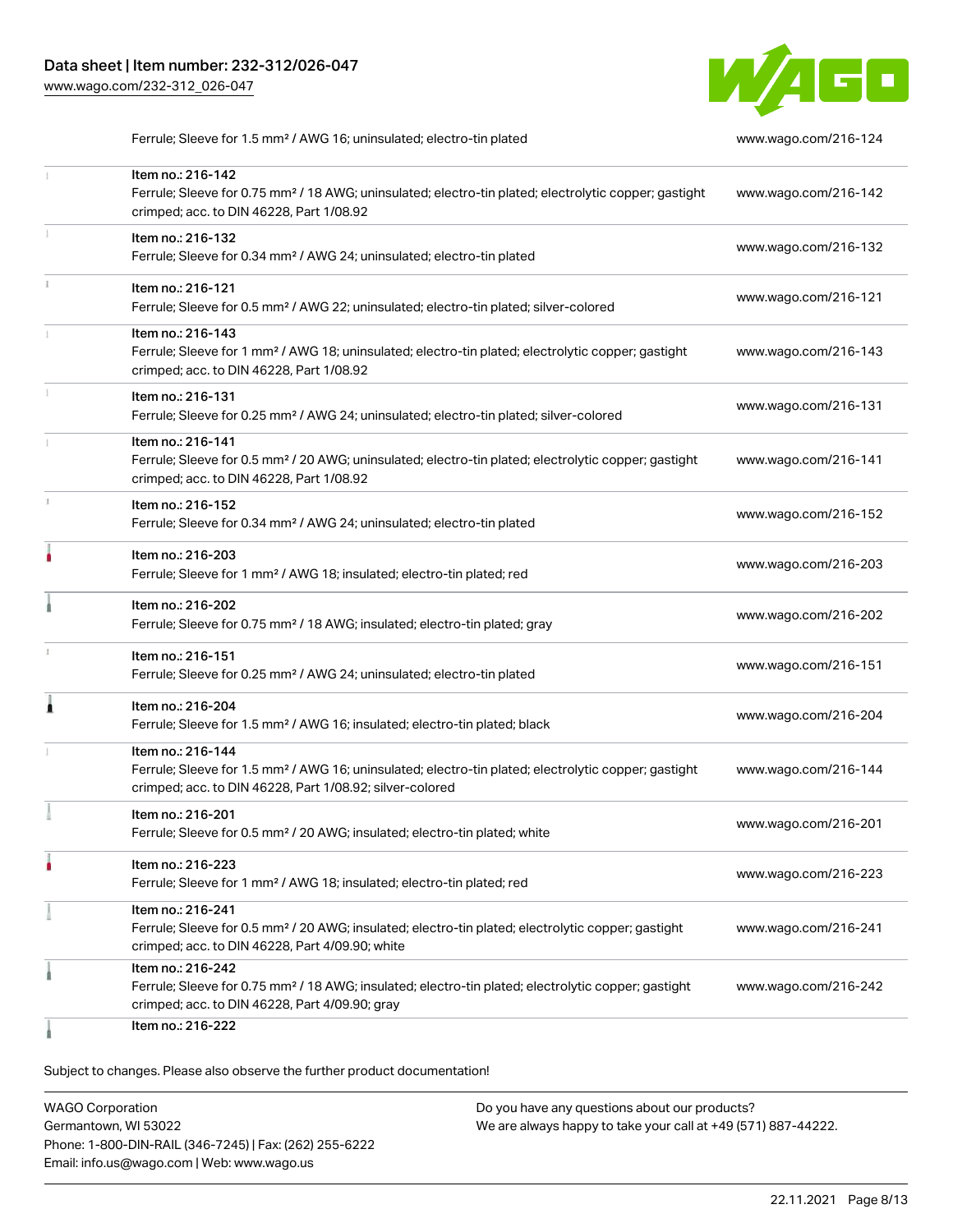Email: info.us@wago.com | Web: www.wago.us



Ferrule; Sleeve for 0.75 mm² / 18 AWG; insulated; electro-tin plated; gray [www.wago.com/216-222](http://www.wago.com/216-222)

|                                                 | Item no.: 216-221<br>Ferrule; Sleeve for 0.5 mm <sup>2</sup> / 20 AWG; insulated; electro-tin plated; white                                                                                             |                                                                                                                | www.wago.com/216-221 |
|-------------------------------------------------|---------------------------------------------------------------------------------------------------------------------------------------------------------------------------------------------------------|----------------------------------------------------------------------------------------------------------------|----------------------|
| Â                                               | Item no.: 216-224<br>Ferrule; Sleeve for 1.5 mm <sup>2</sup> / AWG 16; insulated; electro-tin plated; black                                                                                             |                                                                                                                | www.wago.com/216-224 |
|                                                 | Item no.: 216-243<br>Ferrule; Sleeve for 1 mm <sup>2</sup> / AWG 18; insulated; electro-tin plated; electrolytic copper; gastight crimped; www.wago.com/216-243<br>acc. to DIN 46228, Part 4/09.90; red |                                                                                                                |                      |
|                                                 | Item no.: 216-244<br>Ferrule; Sleeve for 1.5 mm <sup>2</sup> / AWG 16; insulated; electro-tin plated; electrolytic copper; gastight<br>crimped; acc. to DIN 46228, Part 4/09.90; black                  |                                                                                                                | www.wago.com/216-244 |
|                                                 | Item no.: 216-263<br>Ferrule; Sleeve for 1 mm <sup>2</sup> / AWG 18; insulated; electro-tin plated; electrolytic copper; gastight crimped; www.wago.com/216-263<br>acc. to DIN 46228, Part 4/09.90; red |                                                                                                                |                      |
|                                                 | Item no.: 216-264<br>Ferrule; Sleeve for 1.5 mm <sup>2</sup> / AWG 16; insulated; electro-tin plated; electrolytic copper; gastight<br>crimped; acc. to DIN 46228, Part 4/09.90; black                  |                                                                                                                | www.wago.com/216-264 |
|                                                 | Item no.: 216-284<br>Ferrule; Sleeve for 1.5 mm <sup>2</sup> / AWG 16; insulated; electro-tin plated; electrolytic copper; gastight<br>crimped; acc. to DIN 46228, Part 4/09.90; black                  |                                                                                                                | www.wago.com/216-284 |
|                                                 | Item no.: 216-262<br>Ferrule; Sleeve for 0.75 mm <sup>2</sup> / 18 AWG; insulated; electro-tin plated; electrolytic copper; gastight<br>crimped; acc. to DIN 46228, Part 4/09.90; gray                  |                                                                                                                | www.wago.com/216-262 |
|                                                 | Item no.: 216-301<br>Ferrule; Sleeve for 0.25 mm <sup>2</sup> / AWG 24; insulated; electro-tin plated; yellow                                                                                           |                                                                                                                | www.wago.com/216-301 |
|                                                 | Item no.: 216-321<br>Ferrule; Sleeve for 0.25 mm <sup>2</sup> / AWG 24; insulated; electro-tin plated; yellow                                                                                           |                                                                                                                | www.wago.com/216-321 |
|                                                 | Item no.: 216-322<br>Ferrule; Sleeve for 0.34 mm <sup>2</sup> / 22 AWG; insulated; electro-tin plated; green                                                                                            |                                                                                                                | www.wago.com/216-322 |
|                                                 | Item no.: 216-302<br>Ferrule; Sleeve for 0.34 mm <sup>2</sup> / 22 AWG; insulated; electro-tin plated; light turquoise                                                                                  |                                                                                                                | www.wago.com/216-302 |
| Strain relief                                   |                                                                                                                                                                                                         |                                                                                                                |                      |
| Strain relief housing                           |                                                                                                                                                                                                         |                                                                                                                |                      |
|                                                 | Item no.: 232-642<br>Strain relief housing; orange                                                                                                                                                      |                                                                                                                | www.wago.com/232-642 |
| Cover                                           |                                                                                                                                                                                                         |                                                                                                                |                      |
| Cover                                           |                                                                                                                                                                                                         |                                                                                                                |                      |
|                                                 | Item no.: 231-669<br>Lockout caps; for covering unused clamping units; orange                                                                                                                           |                                                                                                                | www.wago.com/231-669 |
| Marking accessories                             |                                                                                                                                                                                                         |                                                                                                                |                      |
| Marking strip                                   |                                                                                                                                                                                                         |                                                                                                                |                      |
|                                                 | Subject to changes. Please also observe the further product documentation!                                                                                                                              |                                                                                                                |                      |
| <b>WAGO Corporation</b><br>Germantown, WI 53022 | Phone: 1-800-DIN-RAIL (346-7245)   Fax: (262) 255-6222                                                                                                                                                  | Do you have any questions about our products?<br>We are always happy to take your call at +49 (571) 887-44222. |                      |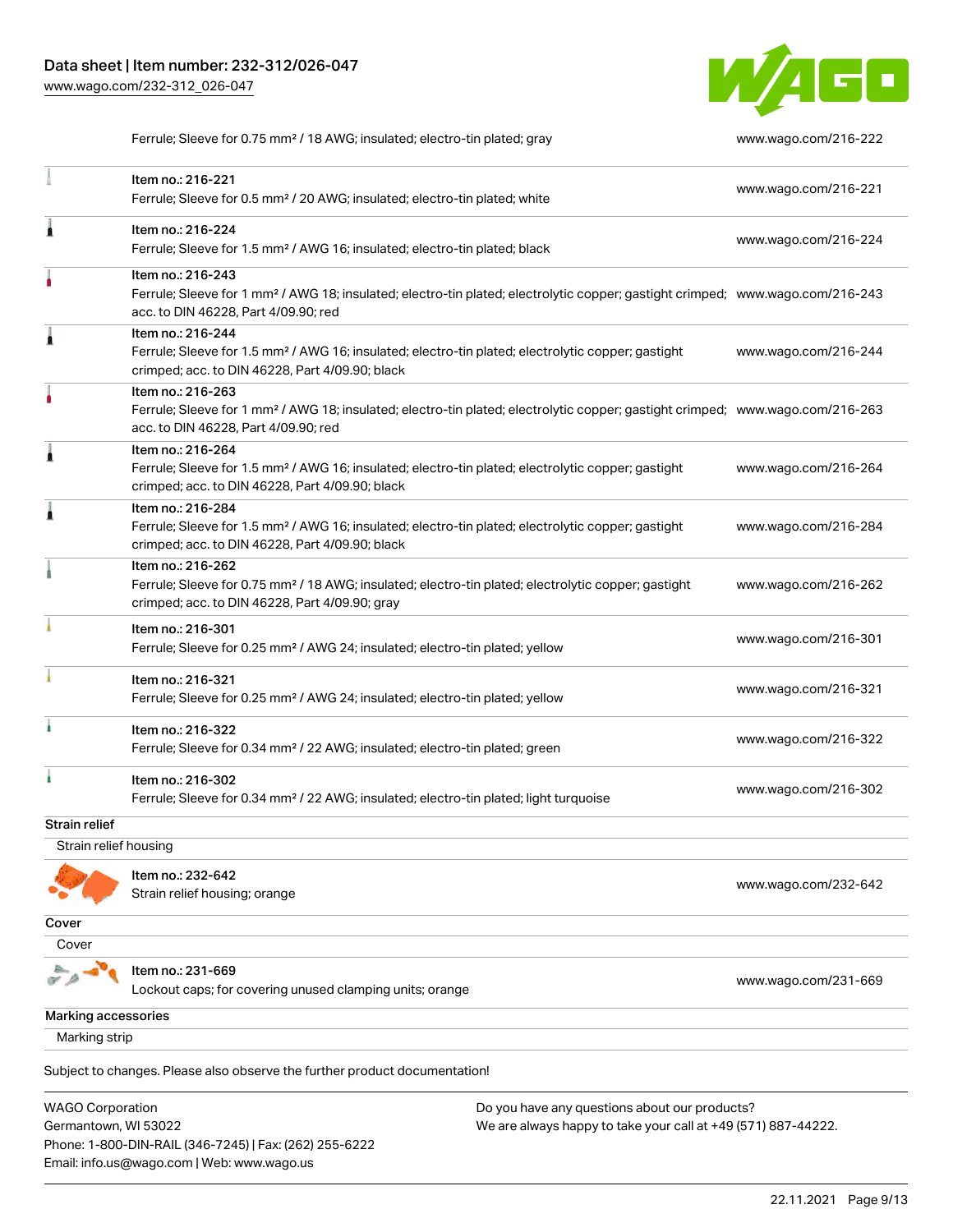[www.wago.com/232-312\\_026-047](http://www.wago.com/232-312_026-047)



|                            | Item no.: 210-331/508-103<br>Marking strips; as a DIN A4 sheet; MARKED; 1-12 (200x); Height of marker strip: 2.3 mm/0.091 in; Strip<br>length 182 mm; Horizontal marking; Self-adhesive; white  | www.wago.com/210-331<br>/508-103 |
|----------------------------|-------------------------------------------------------------------------------------------------------------------------------------------------------------------------------------------------|----------------------------------|
|                            | Item no.: 210-331/508-104<br>Marking strips; as a DIN A4 sheet; MARKED; 13-24 (200x); Height of marker strip: 2.3 mm/0.091 in; Strip<br>length 182 mm; Horizontal marking; Self-adhesive; white | www.wago.com/210-331<br>/508-104 |
|                            | Item no.: 210-332/508-202<br>Marking strips; as a DIN A4 sheet; MARKED; 1-16 (160x); Height of marker strip: 3 mm; Strip length 182<br>mm; Horizontal marking; Self-adhesive; white             | www.wago.com/210-332<br>/508-202 |
|                            | Item no.: 210-332/508-204<br>Marking strips; as a DIN A4 sheet; MARKED; 17-32 (160x); Height of marker strip: 3 mm; Strip length<br>182 mm; Horizontal marking; Self-adhesive; white            | www.wago.com/210-332<br>/508-204 |
|                            | Item no.: 210-332/508-206<br>Marking strips; as a DIN A4 sheet; MARKED; 33-48 (160x); Height of marker strip: 3 mm; Strip length<br>182 mm; Horizontal marking; Self-adhesive; white            | www.wago.com/210-332<br>/508-206 |
|                            | Item no.: 210-332/508-205<br>Marking strips; as a DIN A4 sheet; MARKED; 1-32 (80x); Height of marker strip: 3 mm; Strip length 182<br>mm; Horizontal marking; Self-adhesive; white              | www.wago.com/210-332<br>/508-205 |
| Jumpers                    |                                                                                                                                                                                                 |                                  |
| Jumper                     |                                                                                                                                                                                                 |                                  |
|                            | Item no.: 231-905<br>Jumper; for conductor entry; 5-way; insulated; gray                                                                                                                        | www.wago.com/231-905             |
|                            | Item no.: 231-903<br>Jumper; for conductor entry; 3-way; insulated; gray                                                                                                                        | www.wago.com/231-903             |
|                            | Item no.: 231-907<br>Jumper; for conductor entry; 7-way; insulated; gray                                                                                                                        | www.wago.com/231-907             |
|                            | Item no.: 231-910<br>Jumper; for conductor entry; 10-way; insulated; gray                                                                                                                       | www.wago.com/231-910             |
|                            | Item no.: 231-902<br>Jumper; for conductor entry; 2-way; insulated; gray                                                                                                                        | www.wago.com/231-902             |
| <b>Testing accessories</b> |                                                                                                                                                                                                 |                                  |
| Testing accessories        |                                                                                                                                                                                                 |                                  |
|                            | Item no.: 210-136<br>Test plug; 2 mm Ø; with 500 mm cable                                                                                                                                       | www.wago.com/210-136             |
|                            | Item no.: 231-661<br>Test plugs for female connectors; for 5 mm and 5.08 mm pin spacing; 2,50 mm <sup>2</sup> ; light gray                                                                      | www.wago.com/231-661             |

.<br>Subject to changes. Please also observe the further product documentation!

WAGO Corporation Germantown, WI 53022 Phone: 1-800-DIN-RAIL (346-7245) | Fax: (262) 255-6222 Email: info.us@wago.com | Web: www.wago.us Do you have any questions about our products? We are always happy to take your call at +49 (571) 887-44222.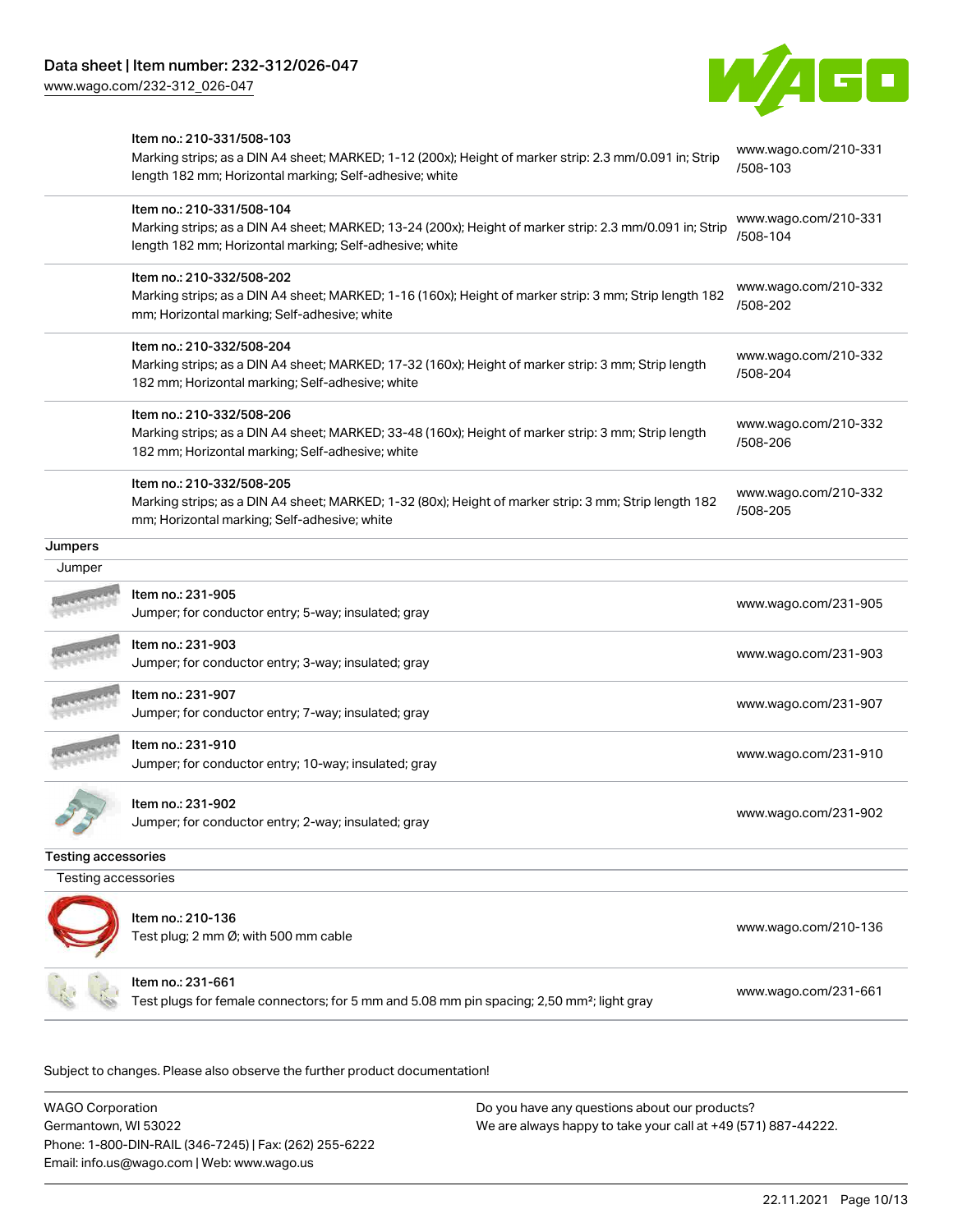**Downloads** Documentation

Additional Information Technical explanations



| 2019 Apr 3 | pdf    | Download |
|------------|--------|----------|
|            | 2.0 MB |          |

#### Installation Notes



Inserting a conductor via 3.5 mm screwdriver – CAGE CLAMP® actuation parallel to conductor entry.



Inserting a conductor via 3.5 mm screwdriver – CAGE CLAMP® actuation perpendicular to conductor entry.



Inserting a conductor into CAGE CLAMP® unit via operating lever (231-291).



Inserting a conductor via operating tool.

Subject to changes. Please also observe the further product documentation!

WAGO Corporation Germantown, WI 53022 Phone: 1-800-DIN-RAIL (346-7245) | Fax: (262) 255-6222 Email: info.us@wago.com | Web: www.wago.us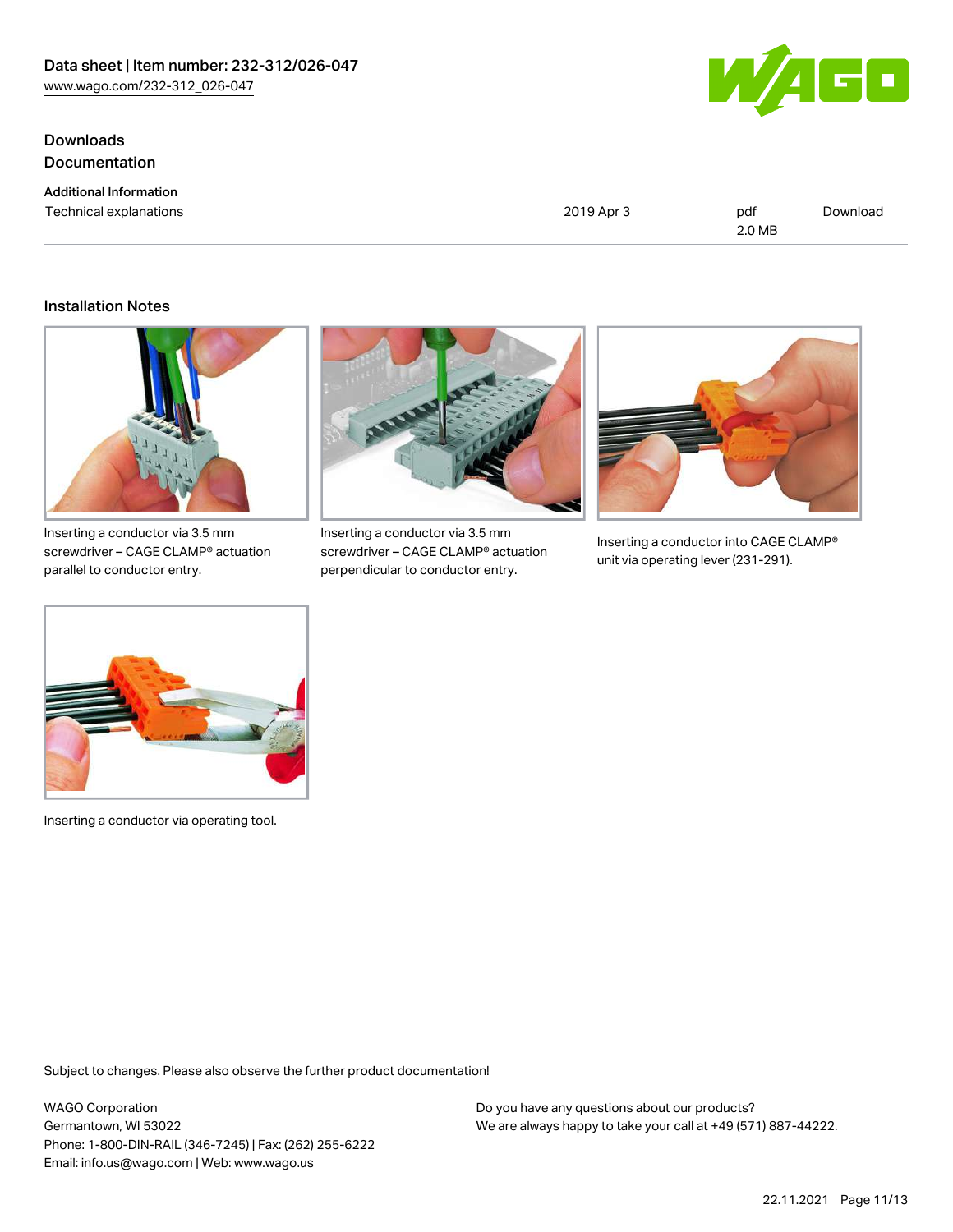



Coding a female connector by removing coding finger(s).



Testing – female connector with CAGE CLAMP®

Integrated test ports for testing perpendicular to conductor entry via 2 or 2.3 mm Ø test plug

#### Installation



Male connector with strain relief plate



Strain relief housing shown with a male connector equipped with CAGE CLAMP®

Subject to changes. Please also observe the further product documentation!

WAGO Corporation Germantown, WI 53022 Phone: 1-800-DIN-RAIL (346-7245) | Fax: (262) 255-6222 Email: info.us@wago.com | Web: www.wago.us